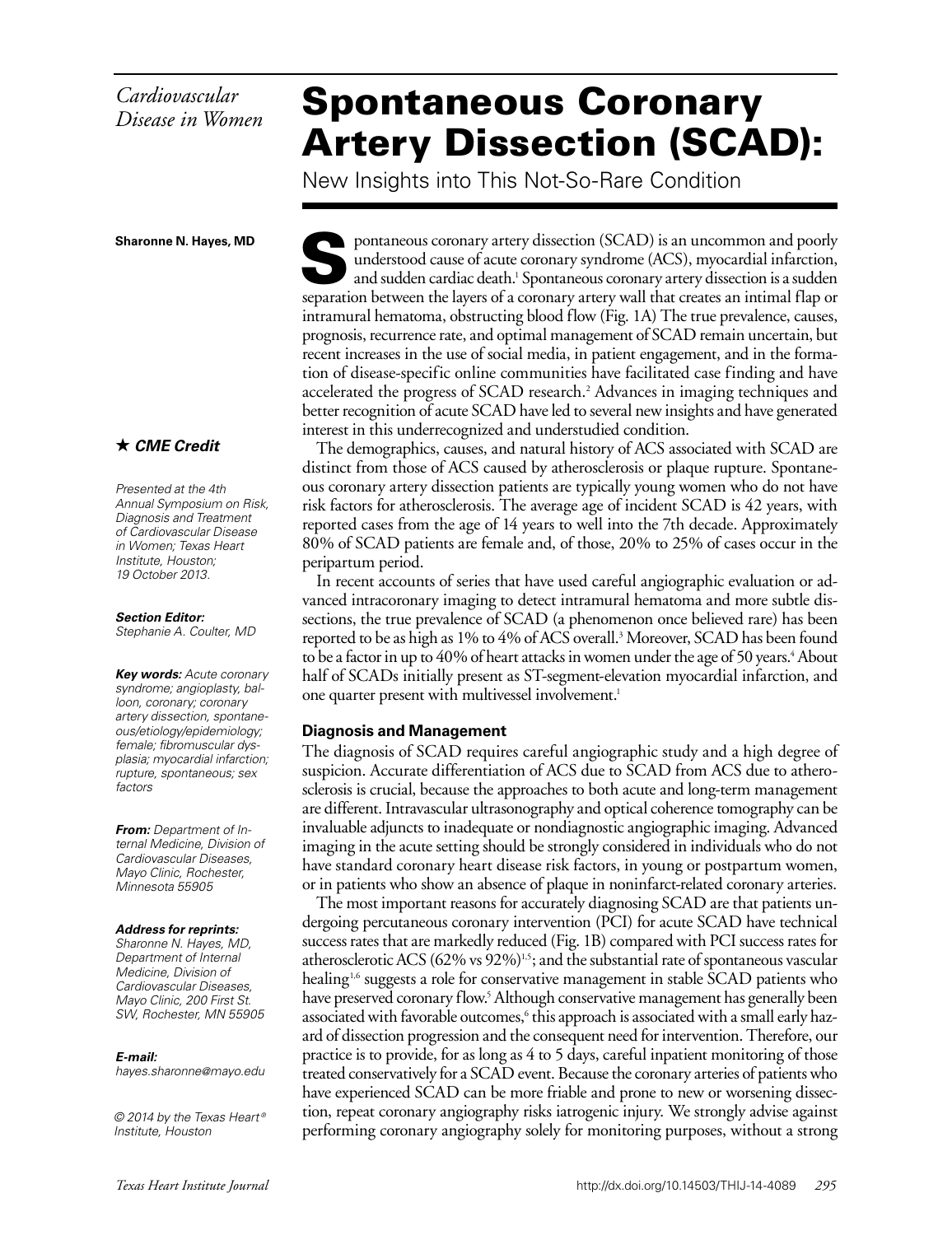clinical indication. Functional testing or coronary computed tomographic angiography can be helpful in the initial evaluation of chest pain or other symptoms in SCAD patients.

Although long-term survival after SCAD is improved in comparison with survival after atherosclerotic ACS, 10-year recurrence rates of up to 20%, predominantly in women,<sup>1</sup> underscore the need for close and long-term follow-up, and for more research. Unlike effective secondary prevention measures for atherosclerotic ACS, no such measures have been identified for SCAD. In a retrospective case series, statins were associated with



*Fig. 1 Coronary angiogram shows A) spontaneous dissection of the left circumflex coronary artery in a 40-year-old woman who presented with non-ST-elevation myocardial infarction. During an attempt at percutaneous intervention in the same patient, we saw B) extension of the left circumflex dissection into the left main and left anterior descending coronary arteries.*

recurrent SCAD.<sup>1</sup> Medication recommendations after SCAD should target a patient's non-SCAD conditions and indications (for example, angiotensin-converting enzyme inhibitors for left ventricular dysfunction, or dual antiplatelet agents after stent placement), rather than SCAD itself. Although evidence of benefit is lacking, we recommend the administration of lowdose aspirin and the prescription of statins only when hyperlipidemia is present (goal: low-density-lipoprotein cholesterol level, <100 mg/dL). Nitrate-responsive chest pain is common after SCAD. Functional testing should be considered in order to exclude demand-induced ischemia due to coronary artery or stent obstruction. If that testing is negative, a trial of long-acting nitrates is often effective for potential coronary vasospasm and is less likely to cause hypotension than are calcium channel blockers.

Cardiac rehabilitation should be recommended to all SCAD patients. Many SCAD patients are not initially referred for cardiac rehabilitation, perhaps because of such factors as female gender, youth, overall good health, or fear of recurrent SCAD. This lack of rehabilitation has the effect of delaying patients' return to normal activity and mental health. Cardiac rehabilitation is particularly important in SCAD patients, who often have substantial anxiety, depression, and ongoing physical symptoms.

The association of recent extreme physical activity with SCAD has led some healthcare providers to prohibit even minimal physical exertion, such as lifting more than 5 pounds. This approach has no evidence to support it and, if applied over a lifetime, has the potential to substantially increase the risk of such health conditions as osteoporosis, injuries from falls, obesity, and atherosclerosis. Until there is evidence that moderate exercise is harmful, it seems prudent to provide activity guidelines that include 30 to 40 minutes of moderate aerobic activity daily. We advise the avoidance of weightlifting and bodybuilding but generally encourage resistance training, with light weights and high repetitions. We advise against competitive racing or athletic pursuits at high levels. Individuals with recurrent SCAD or extensive fibromuscular dysplasia (FMD) might warrant more conservative activity recommendations.

#### **Causes**

In the vast majority of patients, the underlying cause of SCAD is uncertain, although numerous associated conditions have been identified in case series and in isolated case reports (Table I). Some patients report extreme physical exertion or high levels of emotional stress shortly before the occurrence of SCAD—stress that often is considerably out of the ordinary for them. The relationship between pregnancy and SCAD has been known for several decades, and the extreme hormonal fluxes and the stress of labor are often cited as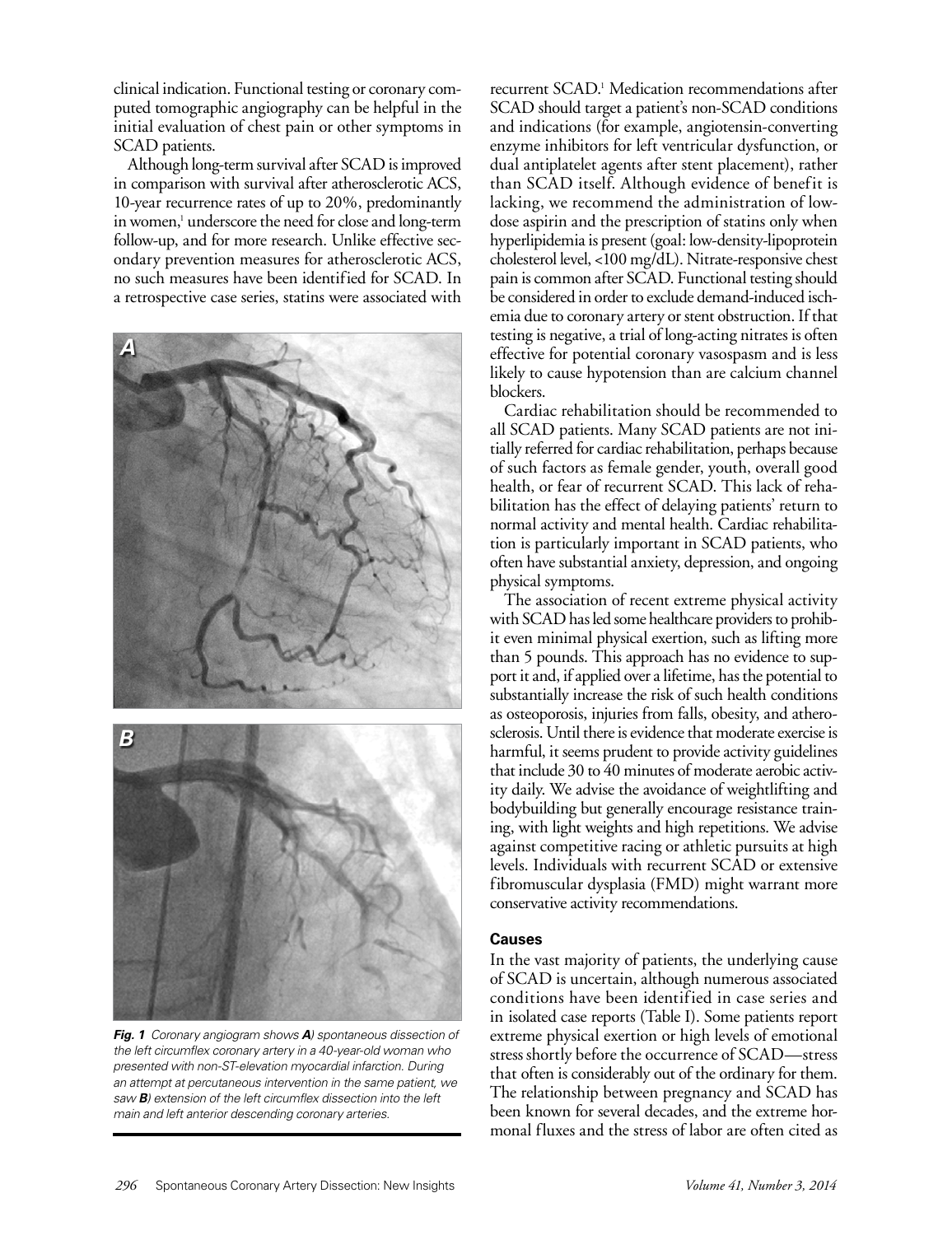**TABLE I.** Conditions Associated with Spontaneous Coronary Artery Dissection

Pregnancy or postpartum period

Fibromuscular dysplasia

Extreme physical exertion

Extreme emotional stress

Hypertensive crisis

Coronary vasospasm

Connective-tissue abnormalities and monogenetic mutations

- Vascular Ehlers-Danlos syndrome (type IV)
- Marfan syndrome
- Loeys-Dietz syndrome • Autosomal dominant polycystic kidney disease
- 
- Pseudoxanthoma elasticum

Systemic inflammatory conditions, such as periarteritis nodosa, lupus erythematosus, and eosinophilia

Neurofibromatosis

Pharmacologic agents, such as cocaine and cabergoline

precipitants; however, the pathophysiology is not fully understood. Pregnancy after SCAD is not recommended, even in patients who did not experience peripartum SCAD. An effective contraceptive method, preferably without the use of systemic hormones, is advised.

Fibromuscular dysplasia is a more recently identified associated condition.<sup>1,7</sup> Spontaneous coronary artery dissection patients might present with no symptoms or signs of FMD and with only the most subtle evidence of visceral, carotid, vertebral, or renal artery FMD, detectable with sensitive imaging techniques (Fig. 2). Other patients have more overt findings, such as bruits or symptomatic extracoronary aneurysms or dissections. The extent and severity of FMD has not been correlated with SCAD risk. Although neither the role nor the optimal method of screening for extracoronary vasculopathy has been well established, we recommend that patients who have symptoms or signs suggestive of extracoronary vascular disease—or a family history of aneurysms, dissections, or premature or unexplained sudden death—undergo computed tomographic angiography from the base of the skull to the pelvis in a single procedure, to exclude clinically important pathologic conditions. If such conditions are detected, additional screening for intracranial cerebrovascular abnormalities is suggested.

Although several monogenic mutations associated with vascular fragility, aneurysms, or dissections have been reported in SCAD patients (Table I), few such patients, in our experience, have manifested any of these mutations—indeed, there have been no reported mutations specific to either SCAD or FMD. Medical genetics consultation can be helpful in identifying individuals who warrant additional genetic testing.



*Fig. 2 Fibromuscular dysplasia was incidentally noted in the right iliac artery during coronary angiography in a patient with myocardial infarction caused by spontaneous coronary artery dissection.*

In summary, SCAD is a markedly underrecognized and important cause of ACS, particularly in young women. The pathophysiology, causes, and responses to standard treatment differ from those of atherosclerotic ACS, so proper management demands accurate diagnosis. Novel intracoronary imaging can be valuable both in confirming the diagnosis and in guiding treatment decisions, because percutaneous coronary procedures carry high rates of procedural complications in SCAD patients, and conservative management is more appropriate in some cases. Although the underlying cause of SCAD is still largely unknown, FMD has emerged as an associated and possibly causal factor. Patient engagement and disease-specific online communities can promote research and a better understanding of SCAD and other rare conditions.

#### **Acknowledgments**

The author wishes to thank the many SCAD patients and family members who sustain and encourage our